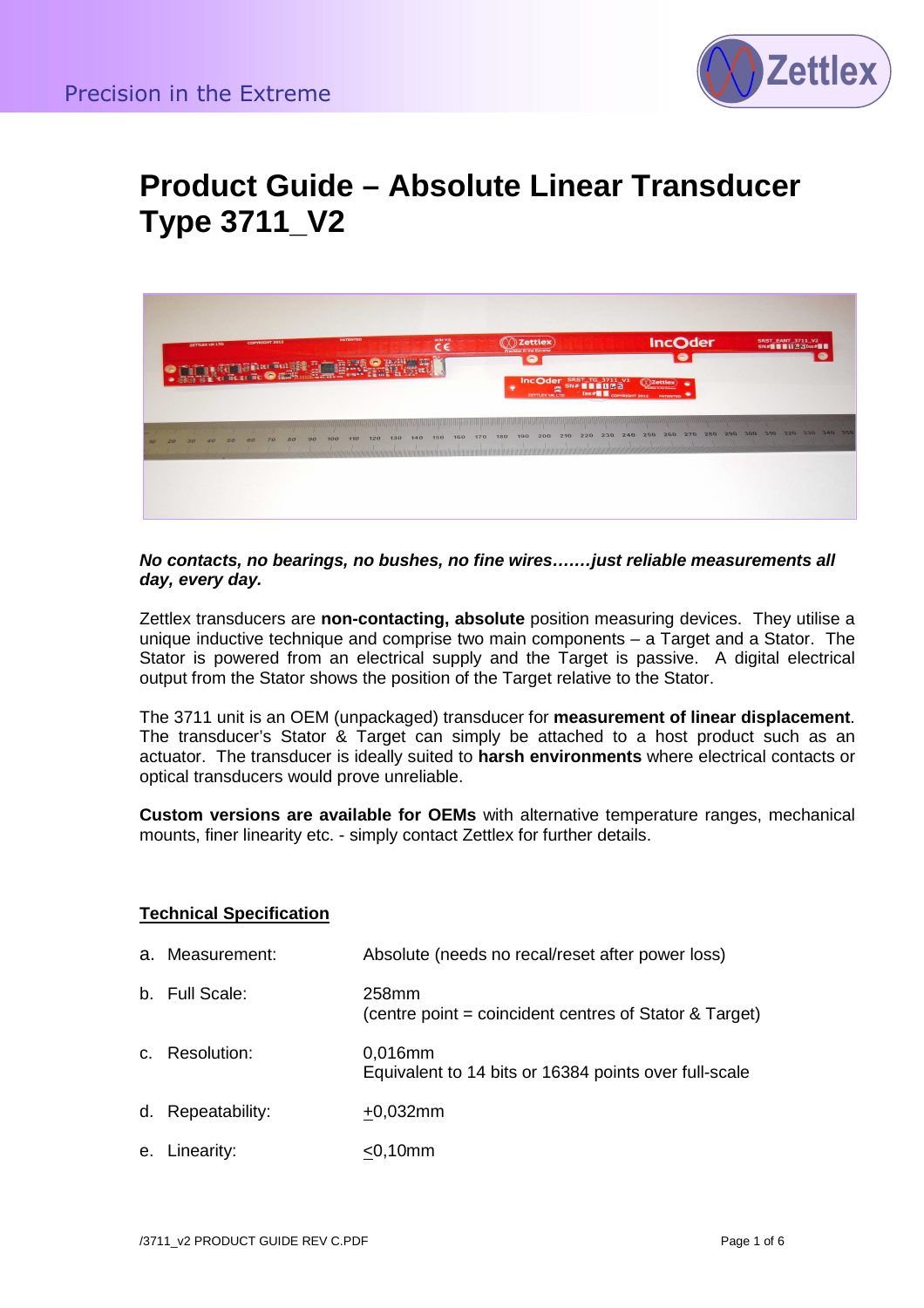

- f. Connector: JST part number : 11FLZ-SM2-GB-TB(LF)(SN)
- g. Electrical interface: RS422 I
- h. Data Port: SPI Slave (3 wire) Salve Select (Sample) Active Low Clock (SCLK) Idle High Data (SDO) Change on 1<sup>st</sup> Clock Edge (falling) Data (SDO) Read on 2<sup>nd</sup> Clock Edge (rising) MSbit First
- i. Data Format: Position & Status (2 Bytes) :- MSB: Position (8 bits) LSB: Position (6 MSbits) & Status (2 LSbits) bit1: Transient Errors if Set bit0: Checksum Error if Set Followed by CRC (1 Byte) :- CRC Format: Dallas One Wire CRC-8
- j. SPI Clock Rate: 1-10MHz
- k. Measurement time: <0,75milliseconds
- l. Max. linear speed: 300mm/second
- m. Supply Voltage: 5VDC
- n. Current Consumption: <100mA
- o. Op. Temp. Range:  $-20$  to  $85^{\circ}$ C
- p. Storage Temp. Range: -20 to 85°C
- q. Humidity Range: 0 to 99% RH NC
- r. IP rating: 00 (Units are conformally coated and so unaffected by temporary liquid contact)
- s. Vibration Rating: IEC 60068-2-6 20g for 10-2000Hz
- t. Sensor operating freq.: 1MHz
- u. External Materials: Acrylic coated FR4 epoxy with nylon spacers.
- v. Dimensions: See overleaf:-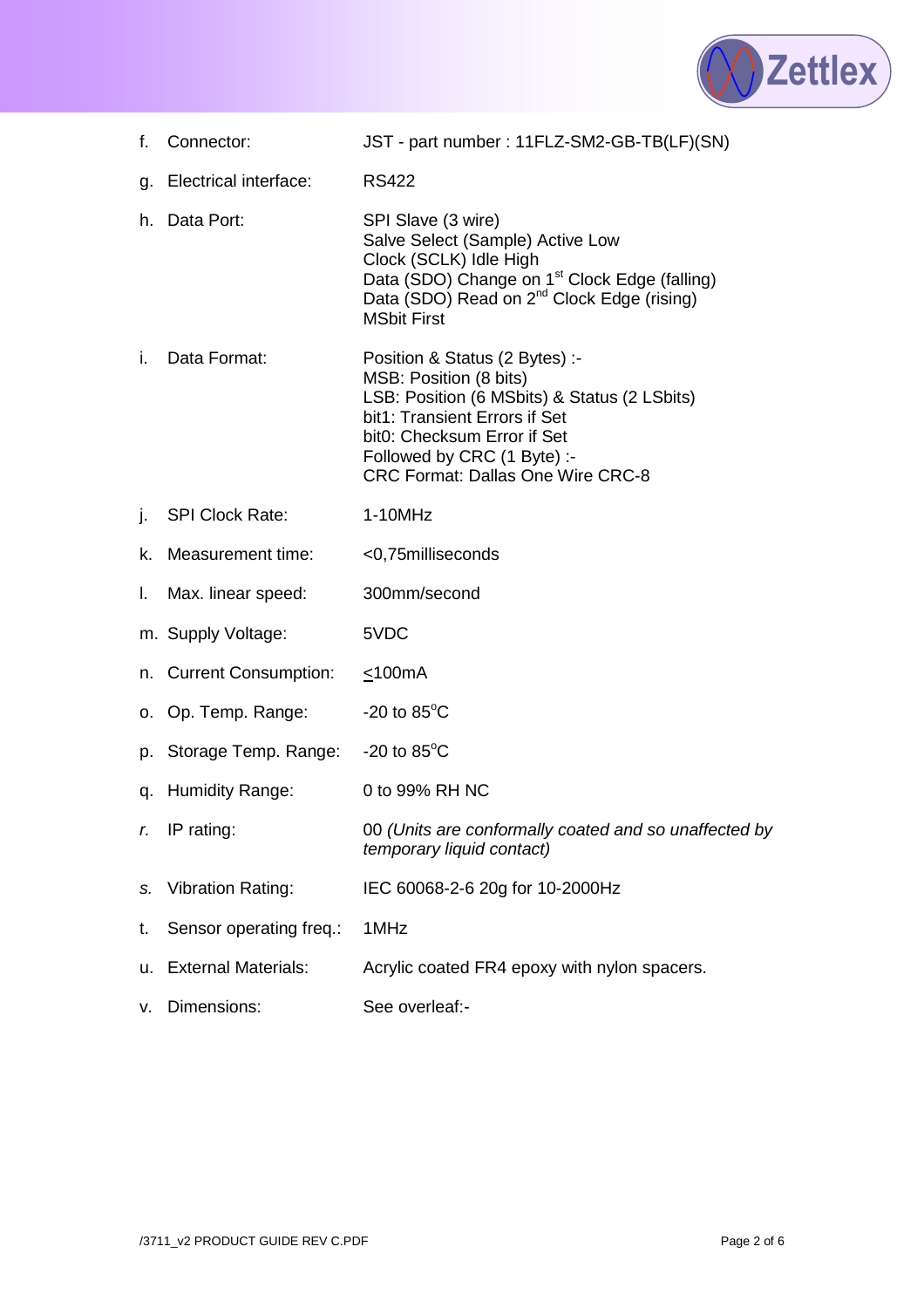



# TOP VIEW (THROUGH TARGET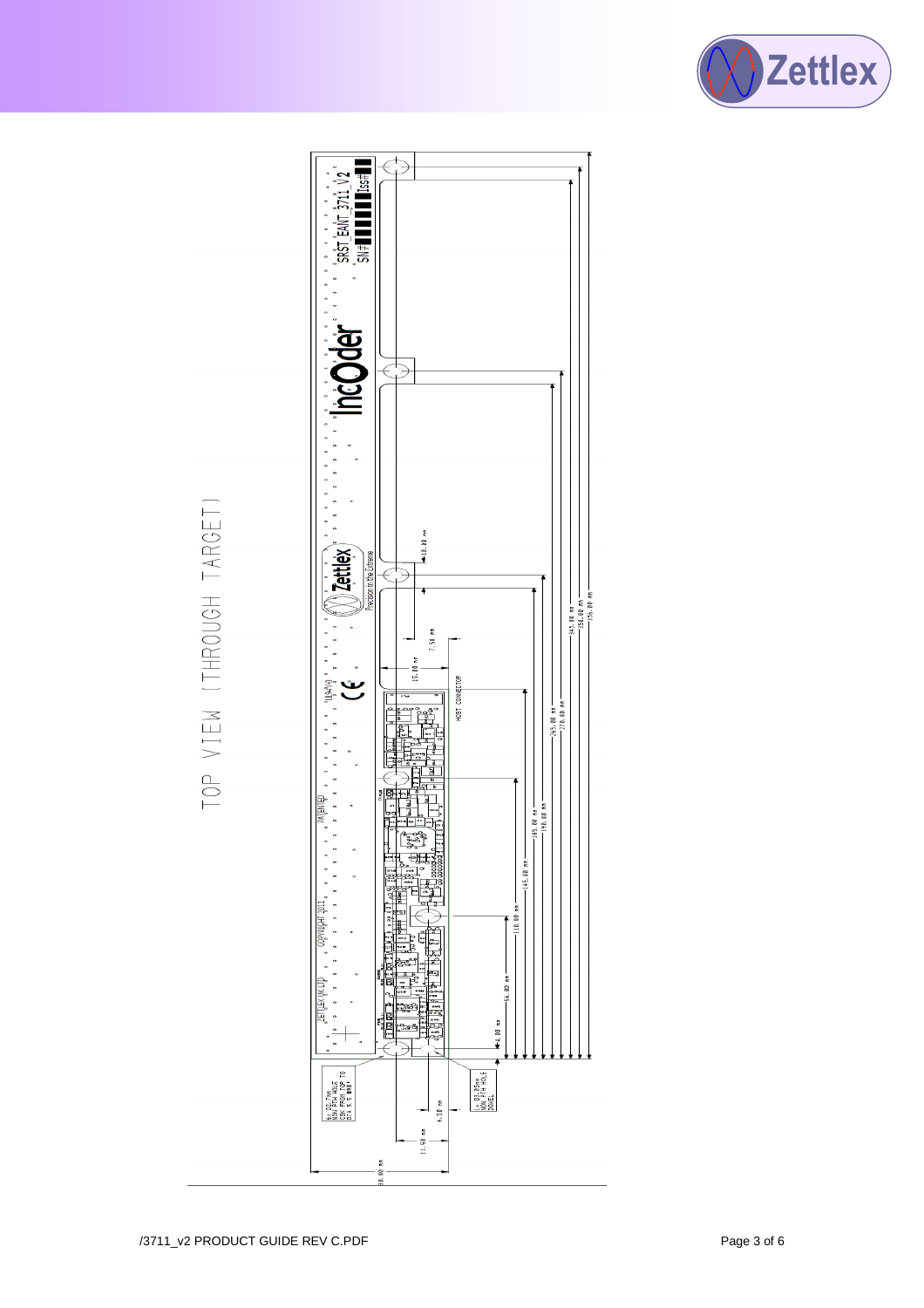

## TOP VIEW (BOT SIDE TOWARDS THE ANTENNA)



Note – Travel from Left to Right = Increasing Output

### **PCBs Installation Drawing**



Note – air gap should be maintained within limits to ensure stated maximum non-linearity. Air gaps outside this tolerance will increase non-linearity. Generally – up to a limit – nonlinearity will increase by +100% for each 100% increase in tolerance band. Resolution and repeatability are generally independent of air-gap up to a tolerance of +/-1.0mm from nominal.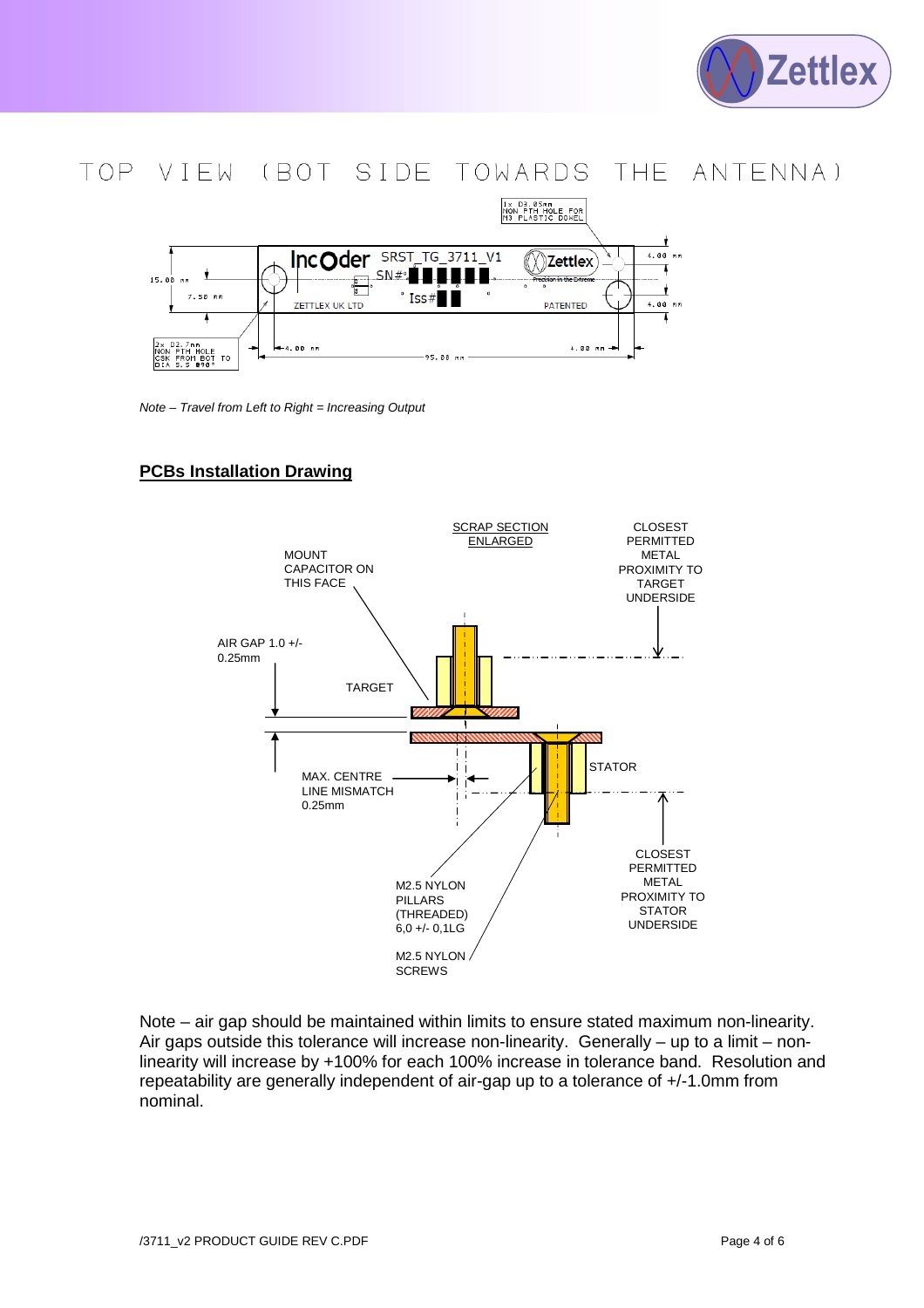

### **Connector Pin Order Drawing**



### **CRC Table**

{

0,94,188,226,97,63,221,131,194,156,126,32,163,253,31,65, 157,195,33,127,252,162,64,30,95,1,227,189,62,96,130,220, 35,125,159,193,66,28,254,160,225,191,93,3,128,222,60,98, 190,224,2,92,223,129,99,61,124,34,192,158,29,67,161,255, 70,24,250,164,39,121,155,197,132,218,56,102,229,187,89,7, 219,133,103,57,186,228,6,88,25,71,165,251,120,38,196,154, 101,59,217,135,4,90,184,230,167,249,27,69,198,152,122,36, 248,166,68,26,153,199,37,123,58,100,134,216,91,5,231,185, 140,210,48,110,237,179,81,15,78,16,242,172,47,113,147,205, 17,79,173,243,112,46,204,146,211,141,111,49,178,236,14,80, 175,241,19,77,206,144,114,44,109,51,209,143,12,82,176,238, 50,108,142,208,83,13,239,177,240,174,76,18,145,207,45,115, 202,148,118,40,171,245,23,73,8,86,180,234,105,55,213,139, 87,9,235,181,54,104,138,212,149,203,41,119,244,170,72,22, 233,183,85,11,136,214,52,106,43,117,151,201,74,20,246,168, 116,42,200,150,21,75,169,247,182,232,10,84,215,137,107,53 };